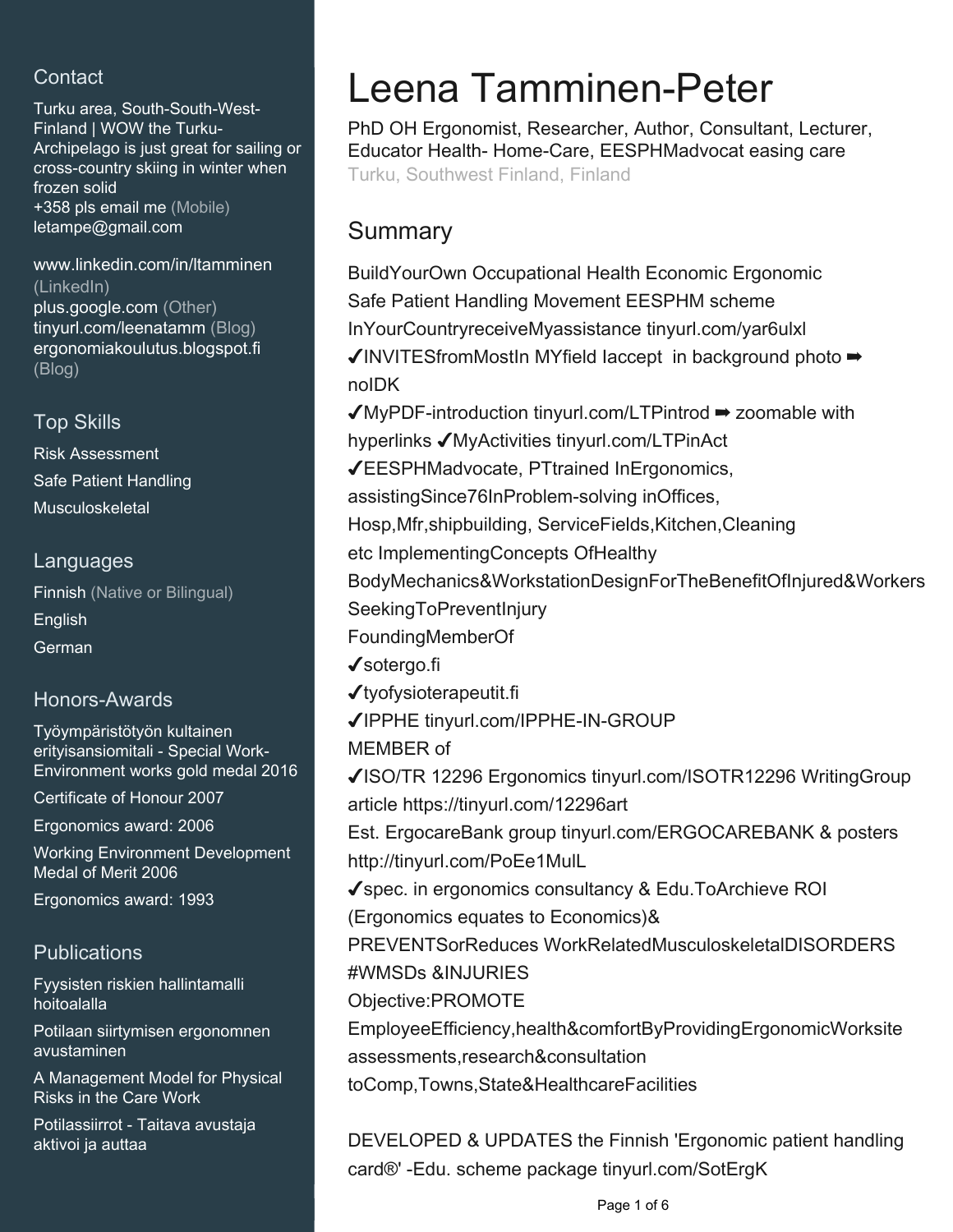#### Patientförflyttning - En skicklig värdare aktiverar och hjälper

see Honors & Awards Ergonomia -tilauskoulutusta -luennointia -konsultointia ymp v tinyurl.com/ErgoBlogsp OtaYht

✔AIM substituteMovingClientsTraining,insufficientlyTaughtAtVoc. colleges&polytechnics,with in-depth NoLiftPolicy Edu,assisting health carers InUpdating SkillsTActivate&HelpClients withAslittleAs PossibleStrain ToTheirOwn MS SEErightPanel Cont&PersInfo ✔G SCHOLAR tinyurl.com/LTamminen-Peter ✔RESEARCH GATE tinyurl.com/letampe facebook.com/DrLTP linkedin.com/today/author/ltamminen 2013 oppikirja: #potilassiirrot Taitava avustaja aktivoi ja auttaa | Patient Handling Textbook A skilled assistant activates & helps ✔Key Words: #rehab #patienthandlingtextbook #eesphmadvocate

# **Experience**

Economic Ergonomic Safe Patient Handling Movement Home-ElderCare Edu.PROMO @ ES PhD, T.P.T., Ergonomist, Researcher, PT, Lecturer, Consultant, Promoter, Author, #eesphmadvocate 2010 - Present Turku

Projects see accomplishments.

LinkedInSummary https://tinyurl.com/yabop6vg

◆ As EESPHMadvocate Iam coaching Carers InReducing physical loads,avoiding pain & musculoskeletal disorders WhileTheyArePerforming Patient Handling Movement in an Economic Ergonomic Safe manner.ThisIsResultingInFewerCostly sick leave days & may prevent ForcedEarlyRetirement.Thus EESPHM is Economic ForAll, carers, workplaces & society while beneficial AlsoTo patients.

✔ letampe@gmail.com, PhD, T.P.T., PROMOTOR of Economic Ergonomics, researcher, nursing teacher, physiotherapist, lecturer, consultant & ergonomist, author in health-care ergonomics, educator of #sphm, Single Handed Care #shc. Ergonomic SHC #eshc, Economic Ergonomic Safe Patient Handling Movement | Mobility EESPHM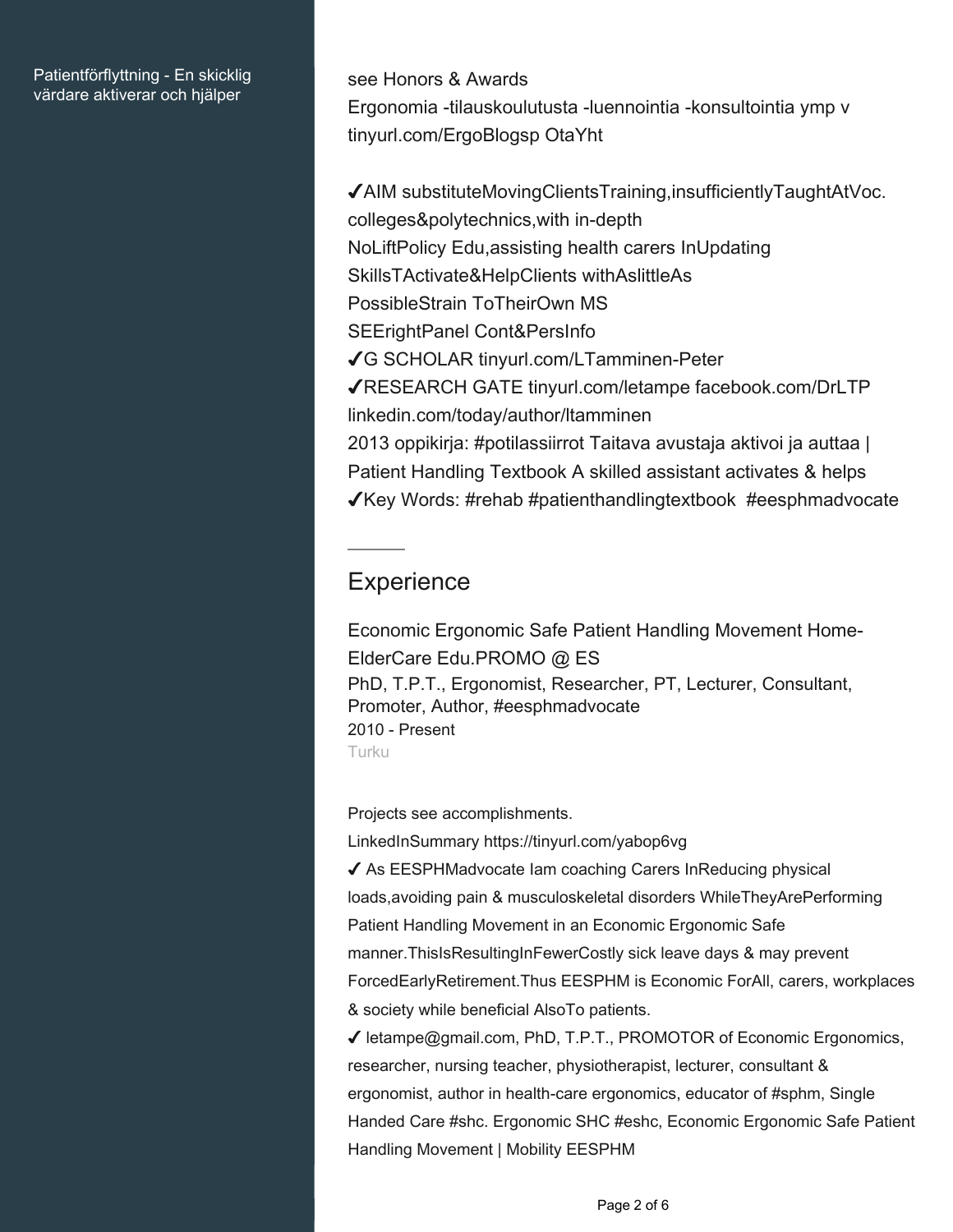✔ Specialisations: #musculosceletal, #riskassessment, Advocate & Proponent of Soc. Health-Care & Ergonomic Economic Safe Patient Handling Movement | Mobility) SPHM EESPHM,

✔ Goal: Educating Physiotherapists, Nurses, Health Care Nurses, Occupational Health Care Nurses, Registered Nurses, Study Nurses in applying a #noliftpolicy when handling clients in order to reduce ergonomic injuries. Persuading companies, towns, state and health care facilities that Ergonomics equates to Economics.

✔ Education: open- or chartered, tailored ergonomics training courses ToComplementExisting in-house training.

Wealth by Occupational Health. #wealthbyoccupationalhealth

✔ Cooperation, among others with: healthcare industry and institutes, assistive device providers, vocational colleges, polytechnics and the Leonardo Da Vinci EU project #ergocarebank group tinyurl.com/ERGOCAREBANK. ErgocareBankweb page: ergocarebank.com #ecbsphm Coordinated the final free International Conference 17-18.9.2015 on Kefalonia, Greece.

✔ Mentoring Master and PhD candidates.

✔ Keywords: Economic Ergonomic Safe Patient Handling Movement | Mobility ESPHM SPHM #eesphm Educate Advocate Promote #eesphmadvocate #sopmas #physicaltherapy #home #elder #health

#### ES

Manager 2010 - Present Finland

Finnish Institute of Occupational Health - Työterveyslaitos 33 years 7 months

Specialized Research Scientist 2006 - December 2009 (4 years) Turku, Finland

For projects see accomplishments.

 $\sqrt{\ }$  Participated in international collaborations to develop guidelines like ISO Technical Report entitled "Ergonomics - Manual handling of people in the healthcare sector," (ISO/TR 12296: 2012), and in EU-projects. ✔ DEVELOPED & LAUNCHED the 'Ergonomic patient handling card®' -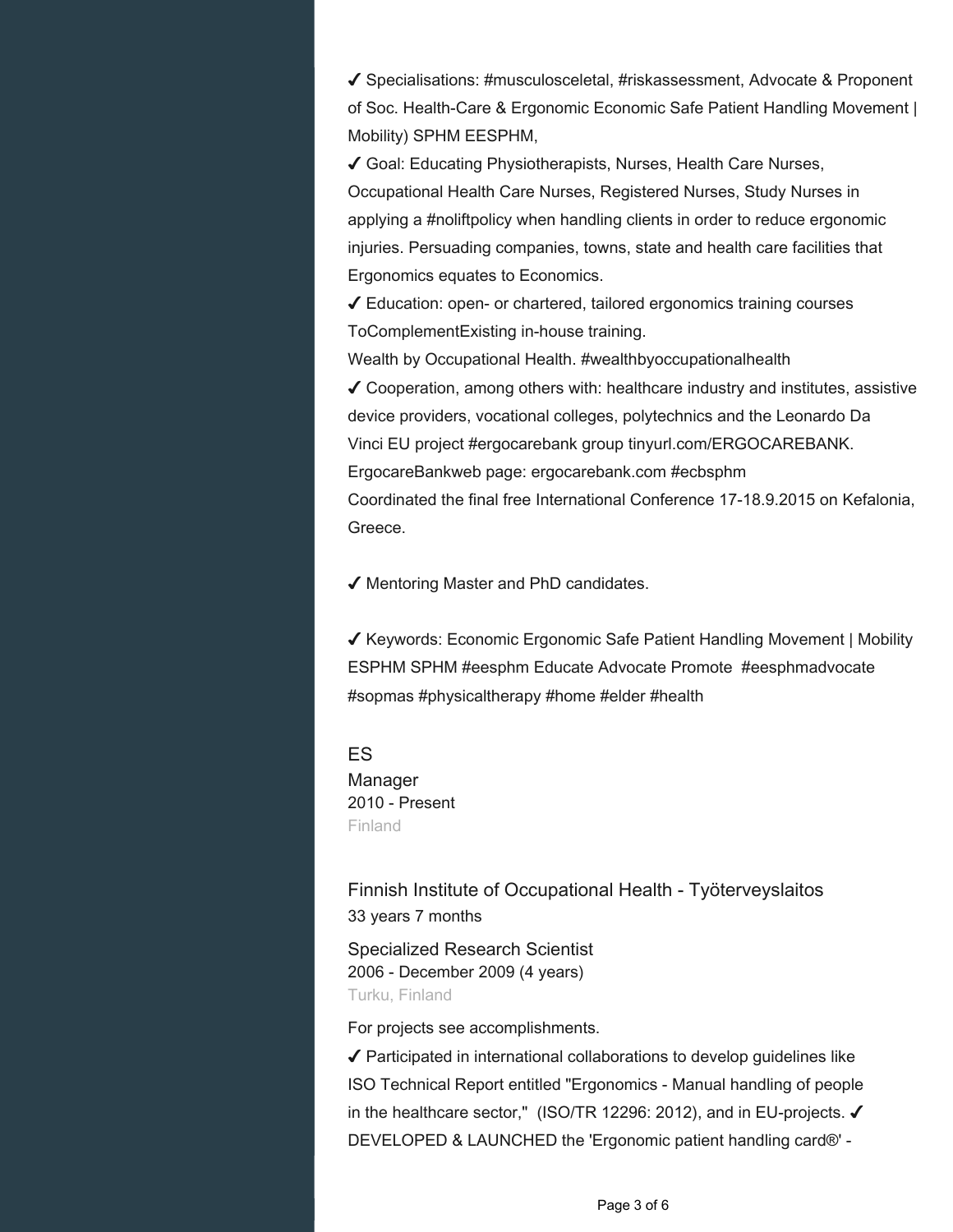educational scheme package = the national ergonomic teaching scheme of patient-handling in healthcare education whose

✔ Aims are to:

Reduce injury rates workers' compensation costs and lost-time incidents, minimise insurance claims, increase safety and productivity gains, optimise well-being in the workplaces and patient safety.

✔ Health Care and Social Services, Economic Ergonomist, PhD, MHSc, occupational health OH, physiotherapist, researcher, trainer, lecturer and consultant in ergonomics. OHEE advocate.

✔ Interests:

Arts & Cultures, Photography, Orienteering, Cross-country skiing, Mushroom collecting, Nature, Travelling to discover the remaining gems & savour culinary delights and interact with locals.

Key Words: #care #carer #caregiver #phd #health #safe # safety #oh #occupational #occupationalhealth #riskasessment #safepatienthandling

#### Researcher

January 1997 - December 2005 (9 years) Turku

For projects see accomplishments.

As MHSc I developed, together with Dr Virpi Hantikainen, the SOPMAS taxonomy #sopmas. The evaluation meter was published in 2004 in Finnish https://tinyurl.com/SOPMASfi | later translated into English https://tinyurl.com/ SOPMASen and German https://tinyurl.com/SOPMASde. I advocate Ergonomic Safe Patient Handling & Movement (ESPHM). Carried out Ergonomics and Musculoskeletal Disorder Research #WMSDs took care of Personnel Education in SPHM to prevent or at least reduce musculoskeletal disorders & injuries. Was Consulting & Lecturing in Ergonomics and advocated for both healthcare staff and clients' well-being.

#### Assistant Researcher

April 1983 - December 1996 (13 years 9 months) Turku

For projects see accomplishments.

Ergonomics and Musculoskeletal Disorder #WMSDs Research Ergonomics Consulting & Lecturing & #sphm Education of Care Personnel (Fysioterapeuti, Lähihojtaja, Sairaanhoitaja, Physiotherapists, Nurse, Health Care Nurse, Occupational Health Care Nurse, Registered Nurse, Study Nurse, [later Carer(s)]) in preventing or at least reducing musculoskeletal disorders &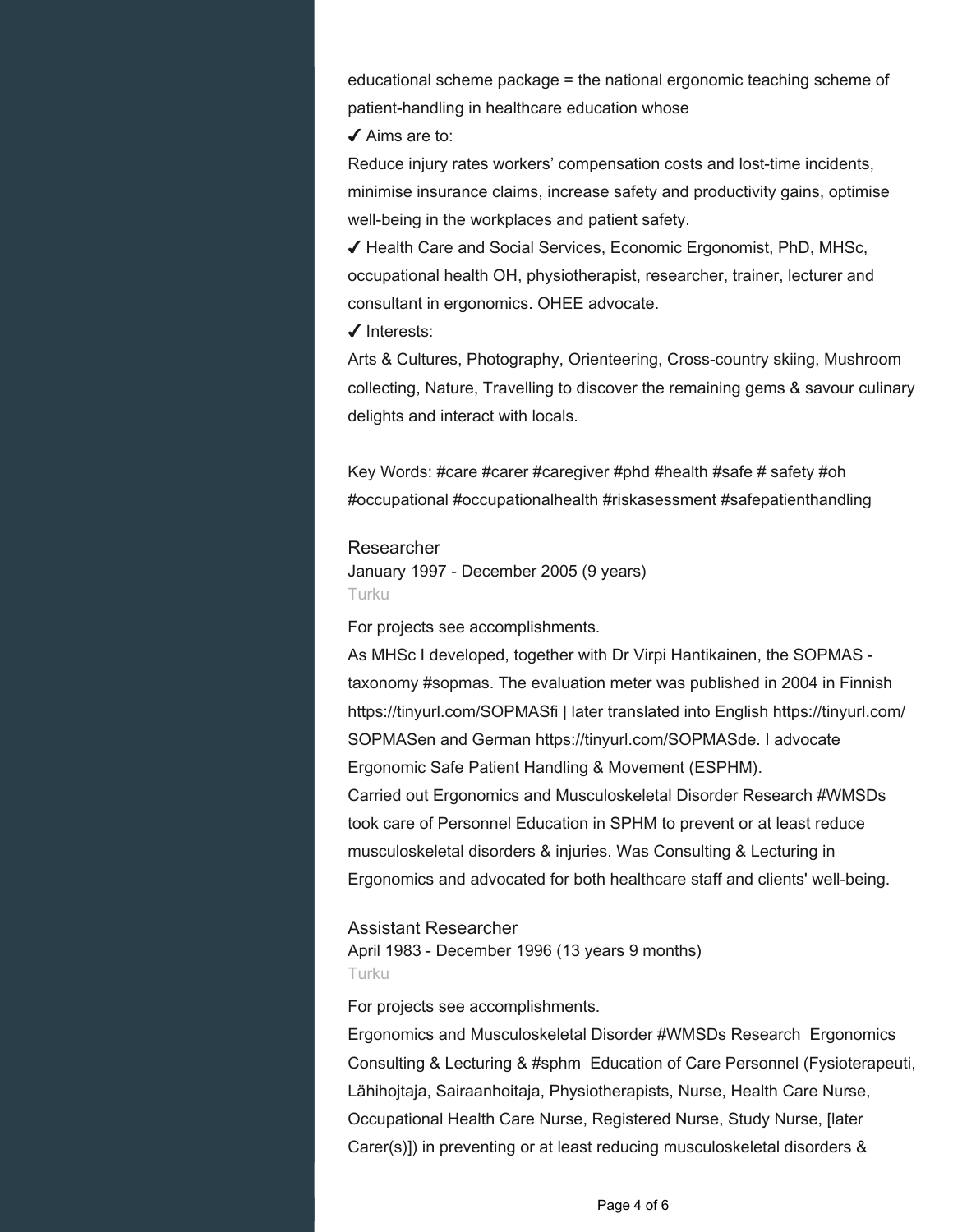injuries. Since 1991 as MHSc. For PatientHandling Courses I attended 1991 - 1997 see attached Link

Occupational health physiotherapist June 1976 - March 1983 (6 years 10 months) Turku

For projects see accomplishments.

Healthcare Ergonomics and Patient Safety. Ergonomics problem solving involving specialist health surveillance, monitoring, interventions and evaluations.

Ergonomics and Musculoskeletal Disorder Research & Care Personnel Education in SPHM to prevent or at least reduce musculoskeletal disorders & injuries #WMSDsinjuries . Ergonomics Consulting & Lecturing.

National Hospital for Neurology and Neurosurgery Physiotherapist May 1974 - August 1975 (1 year 4 months) London

National Hospital for Neurology and Neurosurgery formerly National Hospital for Nervous Diseases

Kela Rehabilitation Centre of National Insurance Institute 1 year 8 months

Superintendent Physiotherapist August 1973 - May 1974 (10 months) Turku

Physiotherapy for musculoskelatal and heart pacients

Physiotherapist October 1972 - August 1973 (11 months) Turku

Physiotherapy for musculoskelatal and heart pacients

Turku University Hospital Physiotherapist July 1971 - September 1972 (1 year 3 months)

Physiotherapy in neurological & children clinics

Uppsala University Hospital Physiotherapist November 1970 - May 1971 (7 months)